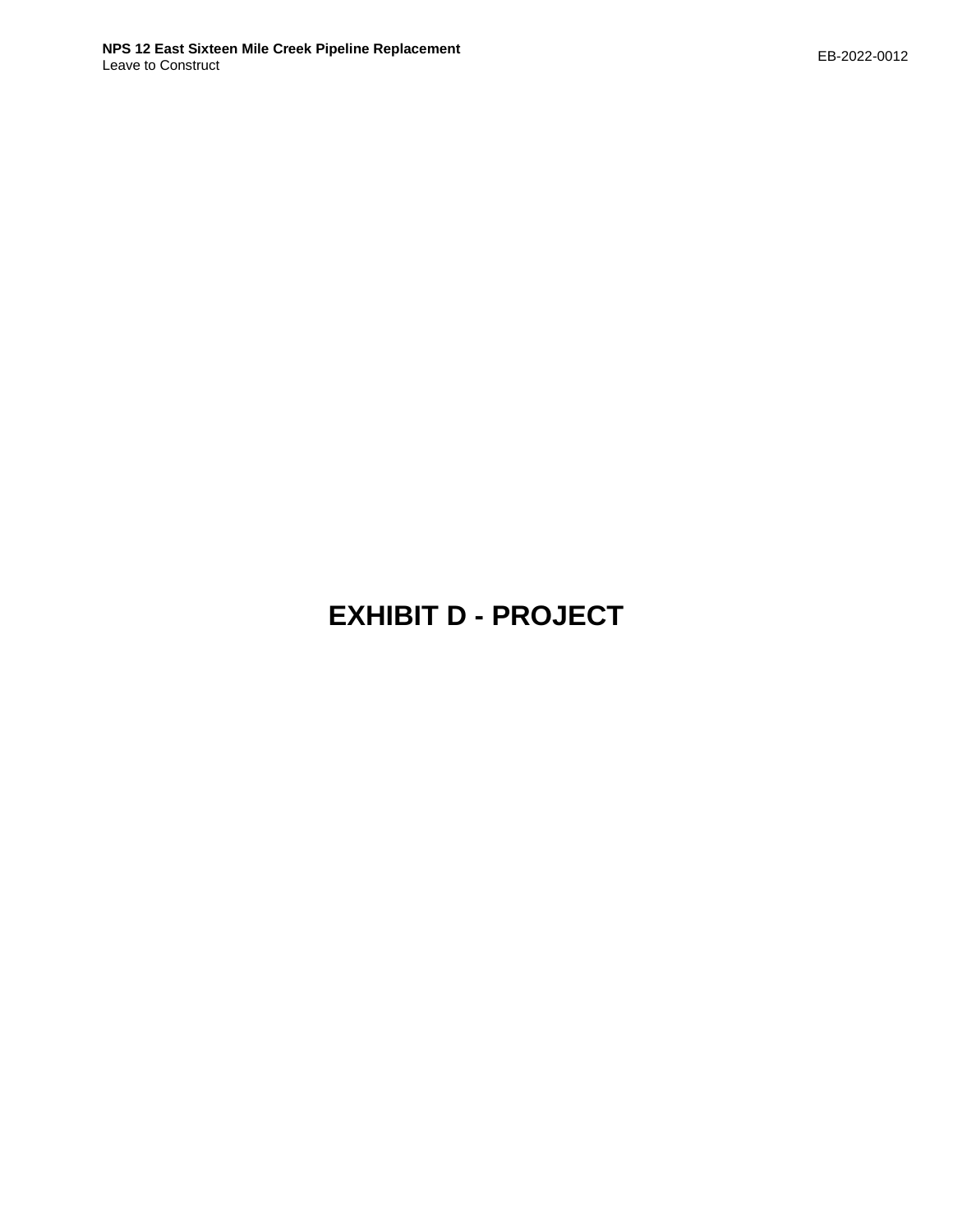# **D.1.1 INTRODUCTION**

1. This section describes the proposed Project construction methods, engineering design specifications, and testing methodology and procedures. The proposed Project schedule, including key milestone dates, are also included as evidence to this Application. Refer to Exhibit D.1.6 for the anticipated Project schedule and milestones.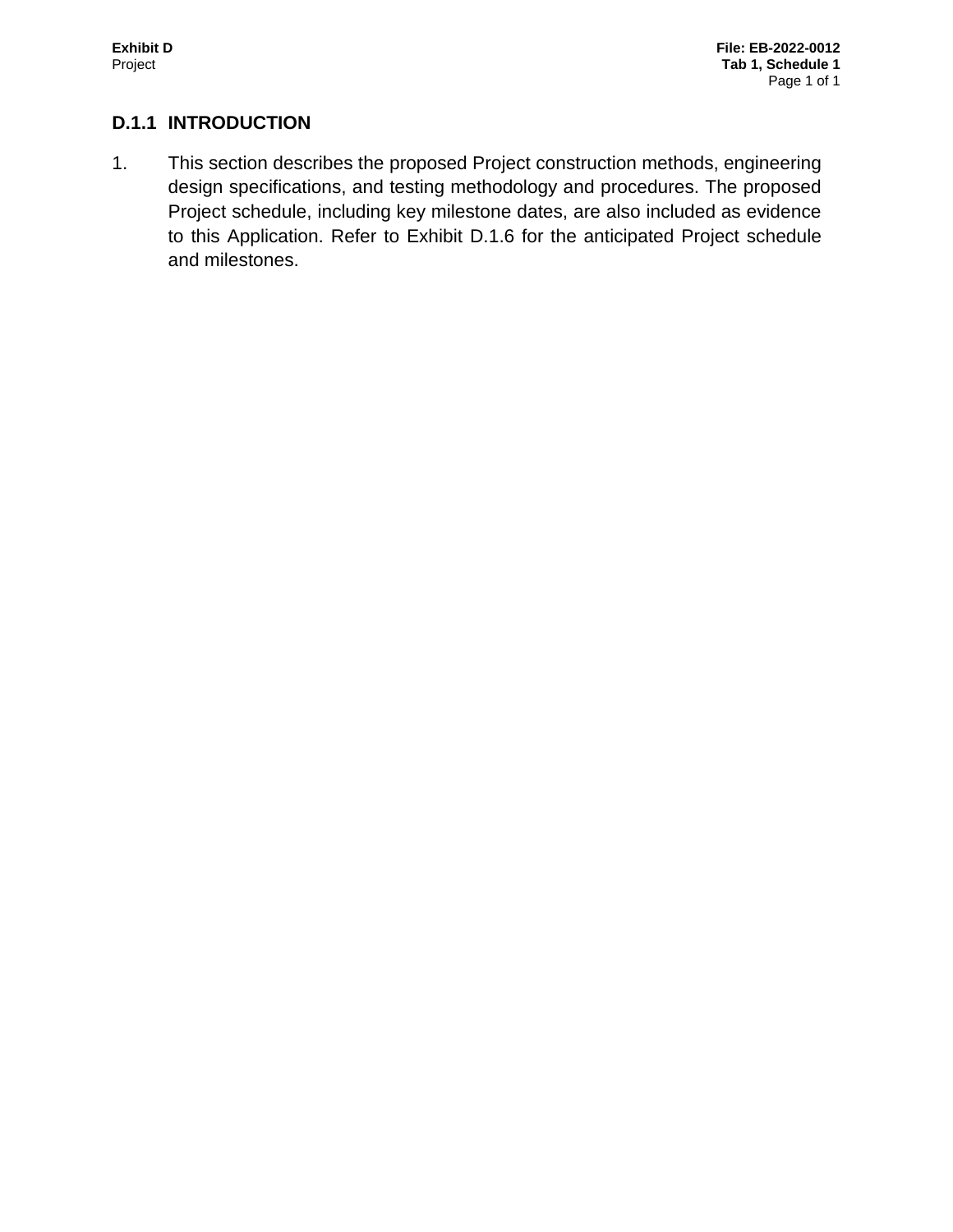### **D.1.2 PROJECT CONSTRUCTION METHODS**

The pipeline construction process includes various activities as described below:

- 1. Site Preparation and Clearing: The first activity is typically the survey and staking, which delineate the boundaries of the ROW and temporary work areas. Next, the RoW and temporary work areas are cleared of brush and trees where required. Safety fence is installed at the edge of the construction RoW where public safety considerations are required, and aspects of the traffic management plan are implemented (i.e., signs, vehicle access). Silt fence is installed at required locations.
- 2. Grading and Stripping: The RoW is graded where required to allow for access by construction equipment. At this stage, the topsoil (on agricultural lands) or the duff layer (on natural lands) is stripped by bulldozers and graders then segregated so it will not be mixed with the subsoil later removed from the HDD entry and exit pits. Existing landscaping is also removed (if required), and dewatering undertaken, where necessary.
- 3. Stringing: Stringing is the process where pipeline sections are delivered to the RoW and placed on wood skids at the pipe laydown area.
- 4. Pipe Fabrication: The pipeline is welded into a continuous length. The pipe welds are non-destructively tested (e.g. x-ray) and coated.
- 5. Horizontal Directional Drilling (HDD): The drill pad set up area is graded; Temporary Work Space is prepared for stringing of the drill pull section and entry and exit pits are excavated. The pipeline is then installed utilizing HDD.
- 6. Backfilling: During backfilling the originally excavated subsoil is placed over the pipe in the entry and exit pits. The pipe will be sand-padded to protect the coating. Topsoil is then replaced.
- 7. Hydrostatic Testing: The pipeline is pressure tested by filling the pipe with water and holding it at a high pressure for a set period of time, typically 8 hours. Water is typically drawn from nearby source if available. Municipal water may also be used for hydrostatic testing. The suitable water source is determined based on discussions with the appropriate authorities. Upon completion of the hydrostatic testing, the pipeline is drained and dried, purged of air and then put into service.
- 8. Clean-Up and Restoration: Clean-up is the restoration of the RoW and other work areas. On agricultural land this may require decompaction of the subsoil to maintain productivity. In natural areas, clean-up restores the environment including re-seeding of the ROW and returning the topography after grading. Any erosion and sediment controls installed during construction are also removed. Clean-up will also restore landscaping, laneways and driveways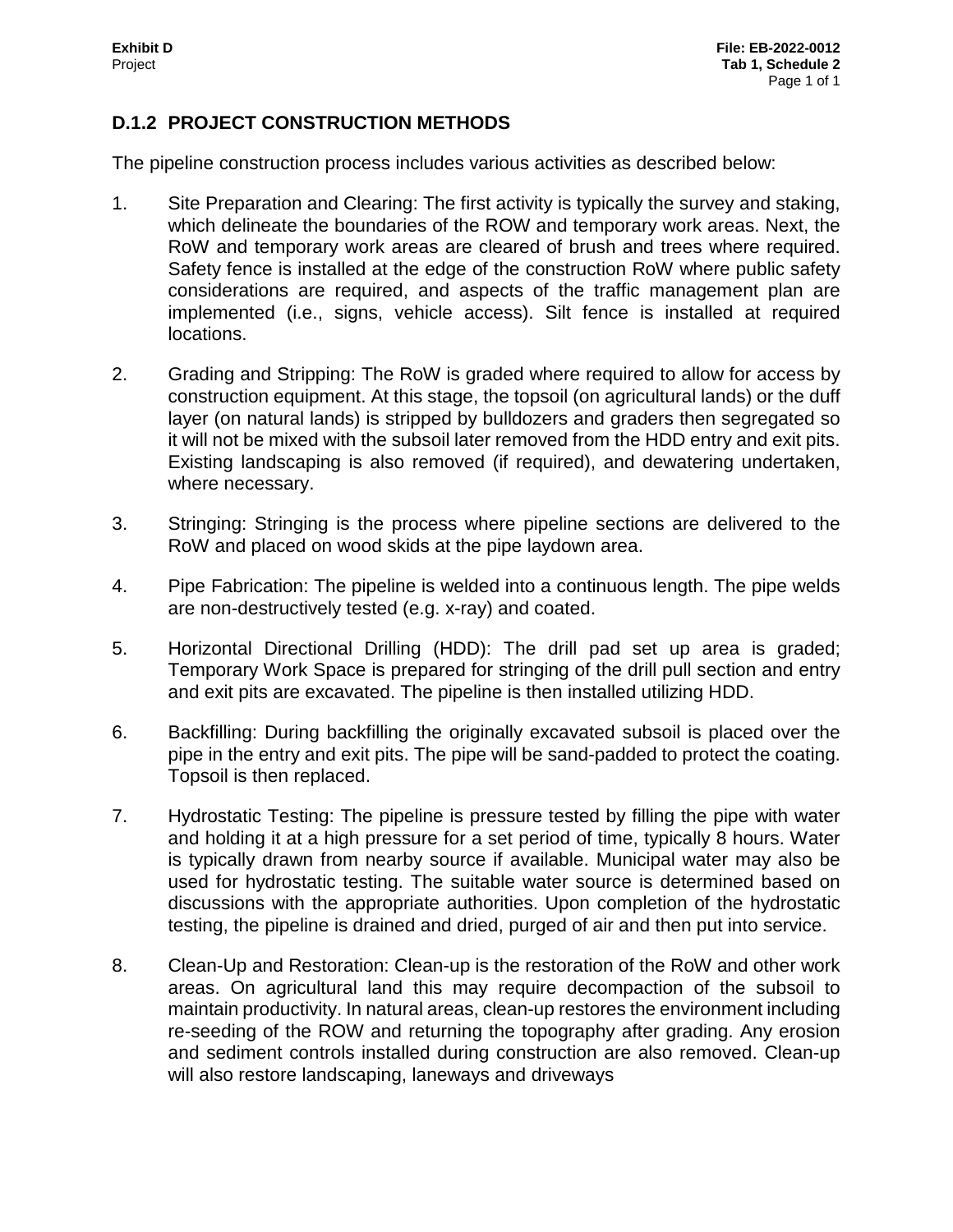# **D.1.3 DESIGN SPECIFICATIONS**

Table D.1.3-1 provides the existing pipe specifications at East 16 Mile Creek Crossing and Table D.1.3-2 provides the design specifications for the pipe, fittings and associated equipment used to construct the Project and are in compliance with CSA Z662-19.

**Table D.1.3-1: Existing Pipe Specifications at East 16 Mile Creek Crossing**

| <b>Name</b>                                    | <b>From</b> | To            | Year<br><b>Built</b> | O.D.<br>(mm)     | W.T<br>(mm)              | Type<br>and<br>Grade           | <b>SMYS</b><br>(mpA) | <b>Coating</b>                    | <b>Product</b>                     | <b>MOP</b><br>(kPag)      |
|------------------------------------------------|-------------|---------------|----------------------|------------------|--------------------------|--------------------------------|----------------------|-----------------------------------|------------------------------------|---------------------------|
| <b>SCPL</b><br><b>NPS</b><br>$12 \overline{ }$ | Waterdown   | North<br>York | 1973                 | 323.9<br>[NPS12] | 6.351<br>[0.25]<br>$\ln$ | <b>ERW</b><br>API<br>5L<br>X52 | 359<br>[52<br>ksi]   | Extruded<br>Polyethylene<br>(YJ@) | <b>LVP</b><br>(Refined<br>Product) | 9,930<br>[1,440]<br>psig] |

*Note:* 

*1. As per SCPL In-line Inspection (ILI) data.* 

#### **Table D.1.3-2: Replacement Pipe Specifications**

| <b>Description</b>                                           | $O.D.$ (mm)      | $W.T.$ (mm)            | Grade & Type                                        | <b>External Coating</b>                                                                                       |  |  |
|--------------------------------------------------------------|------------------|------------------------|-----------------------------------------------------|---------------------------------------------------------------------------------------------------------------|--|--|
| NPS 12 Line<br>Pipe<br>Replacement                           | 323.9<br>[NPS12] | 12.72<br>$[0.500$ in.] | CSA Z245.1 Gr. 448 Cat. II<br>M20C<br>ERW/SEAMLESS1 | Dual<br>Abrasion<br>Layer<br>Fusion<br><b>Bonded</b><br>Resistant<br>Epoxy (FBE) CSA Z245.20-18<br>System 2B3 |  |  |
| <b>NPS</b><br>12 <sup>2</sup><br>Transition<br><b>Pieces</b> | 323.9<br>[NPS12] | 12.72<br>[0.500 in.]   | CSA Z245.1 Gr. 359 Cat. II<br>M20C<br>ERW/SEAMLESS1 | Two Part Liquid Epoxy CSA<br>Z245.30-18 System FC1/FC33                                                       |  |  |
| <b>NPS</b><br>$12 \overline{ }$<br>Induction<br><b>Bends</b> | 323.9<br>[NPS12] | 12.72<br>$[0.500$ in.] | CSA Z245.1 Gr. 448 Cat. II<br>M20C<br>ERW/SEAMLESS1 | Two Part Liquid Epoxy CSA<br>Z245.30-18 System FC1/FC3                                                        |  |  |

#### *Notes:*

*1. Line pipe specifications verified by Combined Stress Calculations and stress analysis.* 

*2. Refer to 110904260PL-CAL0002 R0 for CSA Combined Stress Calculations.* 

*3. Coating to meet requirements from CSA Z662-19, CSA Z245.20-18, CSA Z245.30- 18.*

#### **DESIGN PRESSURE (MOP):** For SCPL NPS 12: 9,930 kPag (1,440 psig)

#### **DESIGN TEMPERATURE CONDITIONS:**

- $\bullet$  Installation:  $> 0^{\circ}C$
- Pressure Test: > 2°C
- Start-Up:  $> 0^{\circ}$ C and  $< 28^{\circ}$ C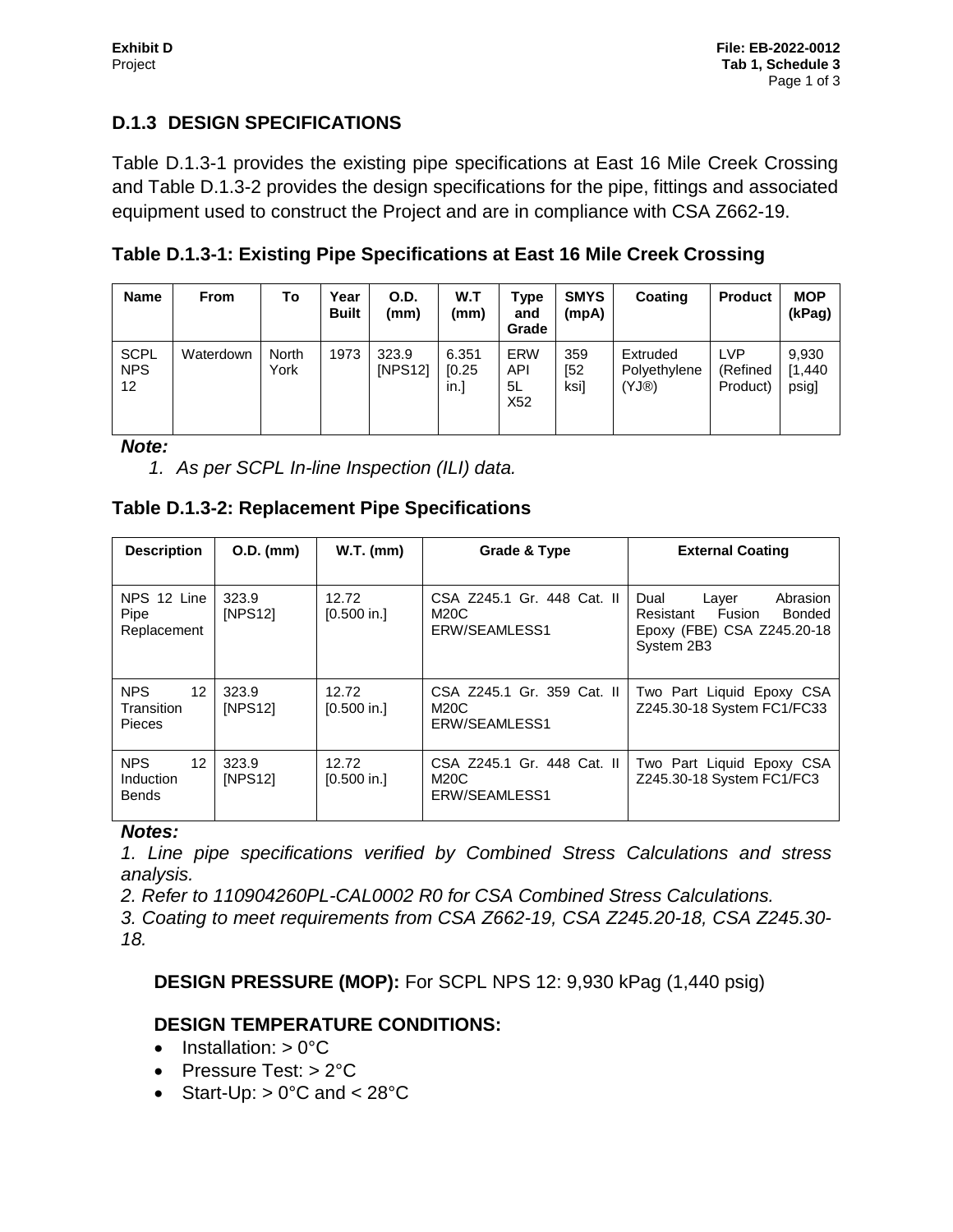- Operation:  $> -10^{\circ}$ C and  $< 40^{\circ}$ C
- Minimum Design Temperature: -20°C
- Maximum Allowable Temperature Differential: 60°C

**OPERATING TEMPERATURE:** Ambient (Soil Temperature)

**CRITICAL UNDERGROUND EXTERNAL TEMPERATURE:** U/G Piping: -10°C

**CORROSION ALLOWANCE:** 0.0 mm

**CLASS LOCATION:** 2

**DESIGN FACTOR:** 0.800 (As per CSA Z662-19)

**LOCATION FACTOR:** 0.900 (As per TSSA FS-238-18 and CSA Z662-19 Clause 4.3.7.4)

**JOINT FACTOR:** 1.000

**TEMPERATURE FACTOR:** 1.000

**TOUGHNESS REQUIREMENTS:** -20°C - Toughness Requirements as per ASME B31.3-18

**WELDING OF LINE PIPE:** As per CSA Z662-19

**WELDING PROCEDURES:** Construction Contractor to provide welding procedure specifications (WPS) for review and application review. WPS's should include potential for high carbon equivalent ( $CE > 0.40\%$ ) in the existing pipe.

**COATING OF REPLACEMENT LINE PIPE:** U/G Coating: Dual layer abrasion resistant fusion bonded epoxy (FBE/ARO). The coating shall meet the requirements applicable to System 2B of CSA Z245.20-18. Refer to Coating Specification 110904260AI-RPT0001.

**COATING OF BENDS:** Plant applied Two Part Liquid Epoxy (e.g., Canusa HBE-DX or SCP SP-2888). The coating shall meet the requirements applicable to System FC1/FC3 of CSA Z245.30-18. Application as per Coating Specification 110904260AI-RPT0001.

**COATING OF FIELD WELDS:** Field applied abrasion resistant Two-Part Liquid Epoxy (e.g., Canusa HBE-DX). The coating shall meet the requirements applicable to System FC1/FC3 of CSA Z245.30-18. Application as per Coating Specification 110904260AI-RPT0001.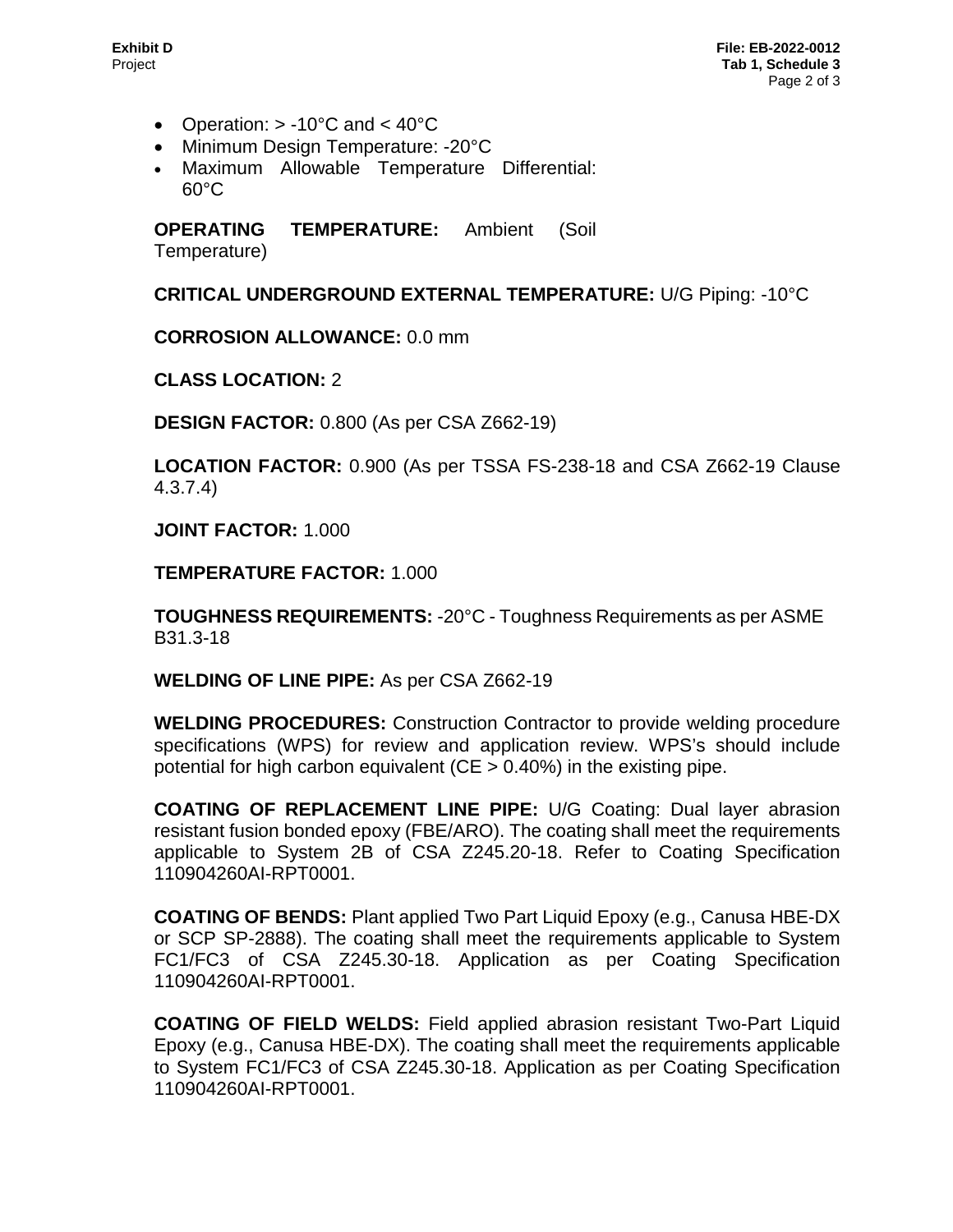**COATING OF TIE-IN WELDS:** Transition from Extruded Polyethylene to Two-Part Liquid Epoxy: CSA Z245.30-18 System FC7 Visco-Elastic Systems (e.g., Kema Series 60, Stopaq). The coating shall meet the requirements applicable to System FC7 of CSA Z245.30-18. Application as per Coating Specification 110904260AI-RPT0001.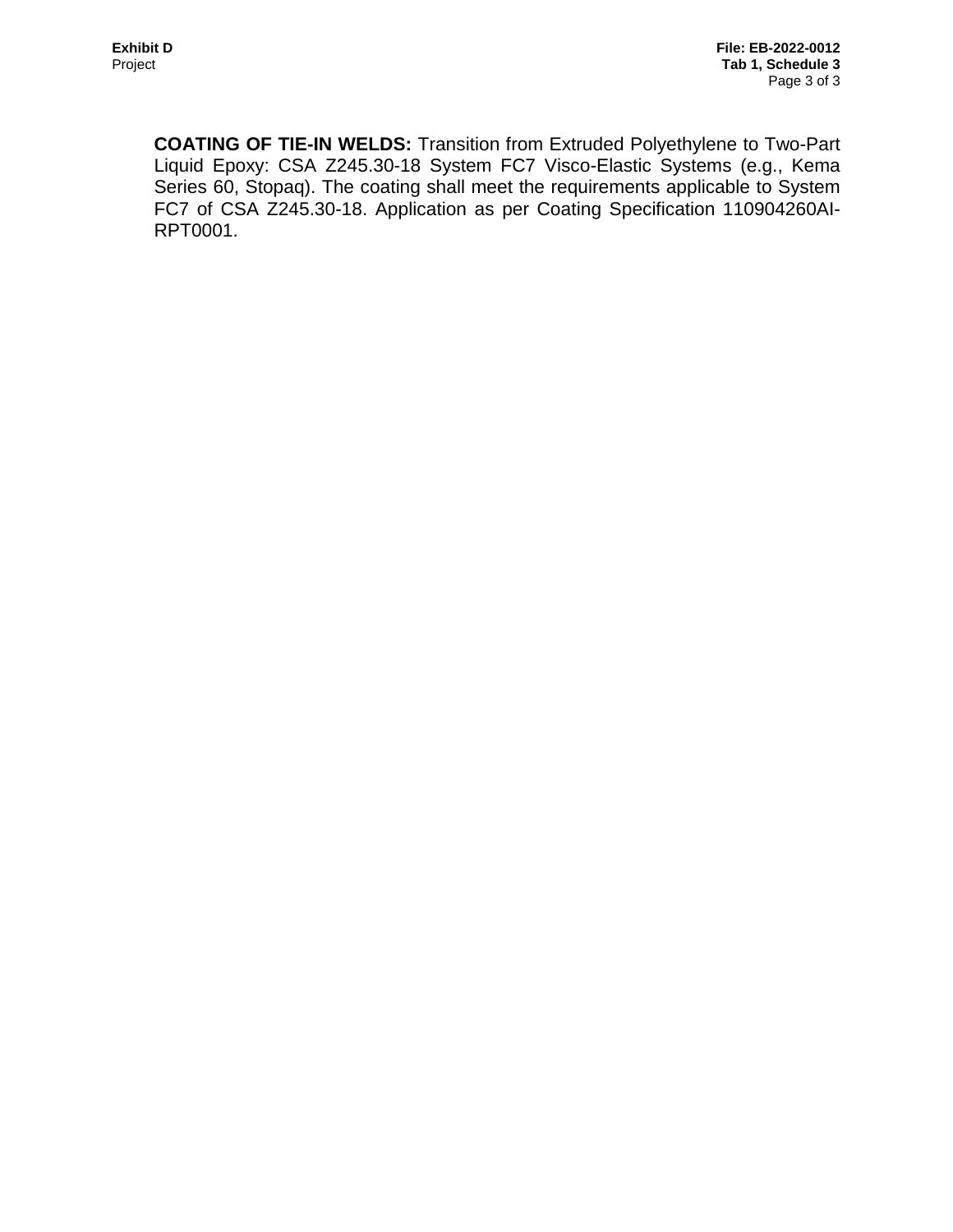#### **D.1.4 PRESSURE TESTING**

- 1. This section provides an overview of the hydrostatic pressure testing that consists of the strength test, leak test, pressure test plan, and pre-installation and post installation test.
- 2. The testing will be completed in accordance with Sun-Canadian best practices and will be the following acts, regulation, standards, and guidelines which apply to testing energy pipeline in Ontario:
	- o CSA Z662-19 Oil and Gas Pipeline Systems
	- o TSSA Oil and Gas Pipelines Code Adoption Document (CAD) February 2018
	- o Ontario Regulation 210/01 (O. Reg. 210/01)
	- o Code of Practice for the Temporary Diversion of Water for Hydrostatic Testing of Pipelines (January 1999)
	- o Code of Practice for the Release of Hydrostatic Test Water from Hydrostatic Testing of Petroleum Liquid and Gas Pipelines (January 1999)
	- o CAPP and CEPA Hydrotest Water Management Guidelines (September 1996)
- 3. The specifications for the pipeline are as follows:
	- o Carbon steel material, Diameter: 323.9 mm (12.750 inch) x Wall Thickness: 12.7 mm and Grade: 448 MPa, Design Pressure: 9,930 kPa.
	- o The specified minimum yield strength (SMYS) is 448 MPa (65,000 psi).
- 4. Strength Test
	- o A strength test will be performed aboveground prior to pipe installation where the minimum pressure will be 12,413 kPag  $(9,930 \text{ kPaq } \text{MOP} \times 1.25,$ per CSA Z662-19, Table 8.1and the maximum pressure will be 12,713 kPag. Testing will occur for one (1) hour (as per CSA Z662-19 Clause 8.7.5.2) for fully exposed new construction. The test pressure shall not exceed a pressure corresponding to 100% of the SMYS of the pipe.
	- o A strength test will also be performed underground after pipe installation where the minimum pressure will be 12,413 kPag  $(9,930$  kPag MOP  $\times$  1.25, per CSA Z662-19, Table 8.1 and the maximum pressure will be 12,913 kPag. Testing will be four (4) hours in duration (as per CSA Z662-19 Clause 8.7.5.1), including new construction pipe, bends, and transition spools.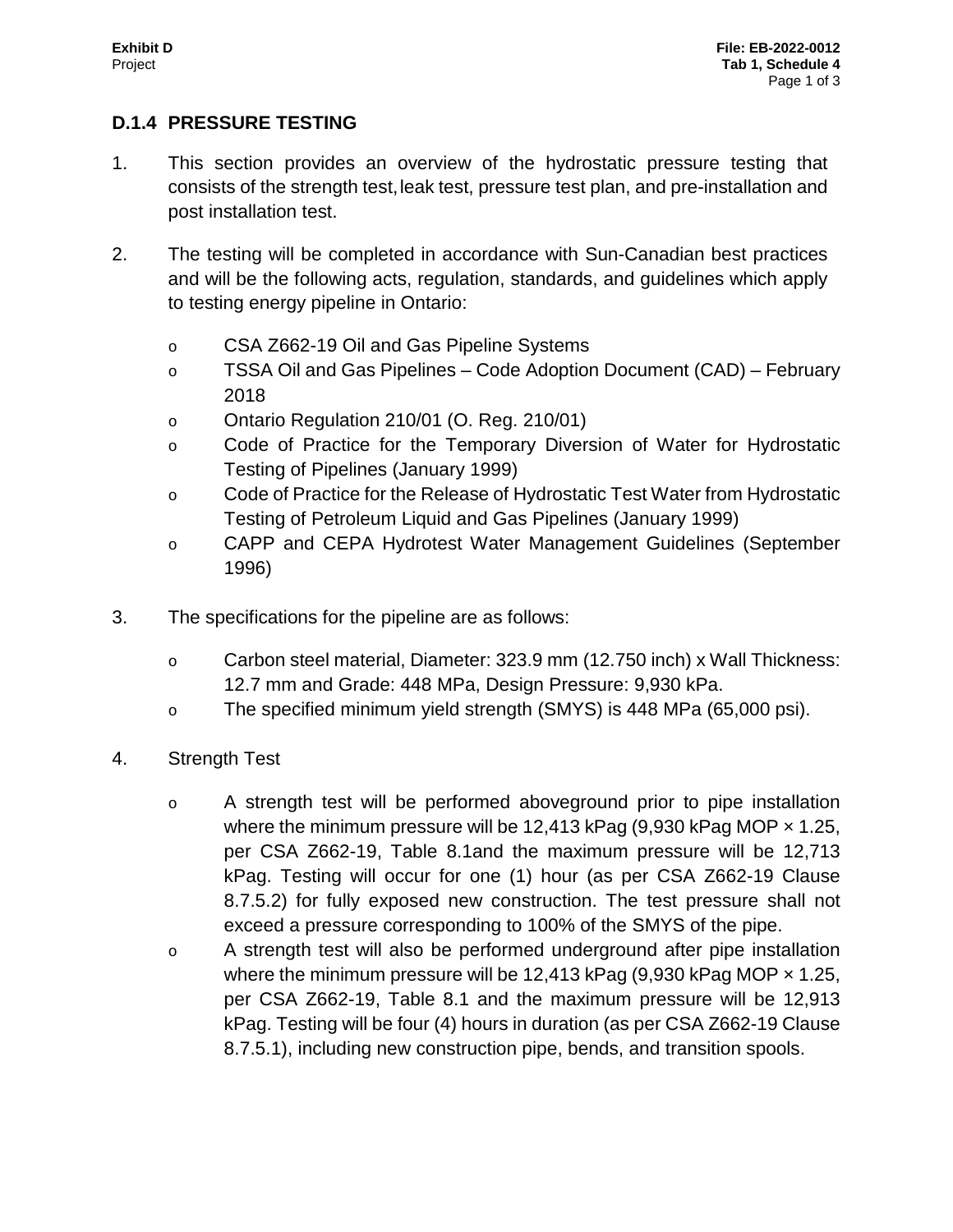#### 5. Leak Test

- o A leak test will be performed in the case of a test section that cannot be or is not visually inspected for leakage during the test (e.g., underground, etc.). Immediately following the strength hydro-test conducted aboveground prior to pipe installation, the pressure shall be reduced, and a visual inspection shall be conducted for leak detection. Duration is as required to conduct a complete Visual Inspection to detect leaks. Minimum Pressure of 10,923 kPag  $(9,930 \text{ kPag } \text{MOP} \times 1.10 \text{ as per CSA } 2662-19 \text{ Clauses } 8.2.5 \text{ and }$ 8.7.1.2).
- o A leak test will also be conducted following the strength hydro-test that is to be completed underground after pipe installation where the minimum pressure will be 10,923 kPag  $(9,930 \text{ kPaq} \text{ MOP} \times 1.10 \text{ as per CSA } Z662$ -19 (Clauses 8.2.5 and 8.7.1.1) and maximum pressure will be 11,223 kPag. Testing will occur for a four (4) hour duration (as per CSA Z662-19 Clause 8.7.5.3), including new construction pipe, bends, and transition spools.
- 6. Test Segments
	- o The Project has one segment to be tested: East Sixteen Mile Creek Crossing – Approximately 480 meters of 323.9 mm OD (NPS 12) replacement pipe for the creek and road crossing (tie-in to tie-in).
- 7. Pressure Stages:
	- o Pressurizing of the test section shall be completed in accordance with all safety precautions outlined in the contractor's test procedure and this document. Filling of the test section to test pressure shall be conducted as follows:
		- 25% test pressure, hold for 10-15 minutes
		- 50% test pressure, hold for 10-15 minutes
		- 75% test pressure, hold for 10-15 minutes
		- 100% test pressure, hold for the duration of the strength test
		- Upon completion of the strength test the pressure shall be reduced to the pressure required for the leak test provided in the Hydrotest Pan Pipe Replacement Design of Sun-Canadian NPS 12 at Sixteen Mile Creek Crossing prepared by Stantec Consulting Ltd (2020).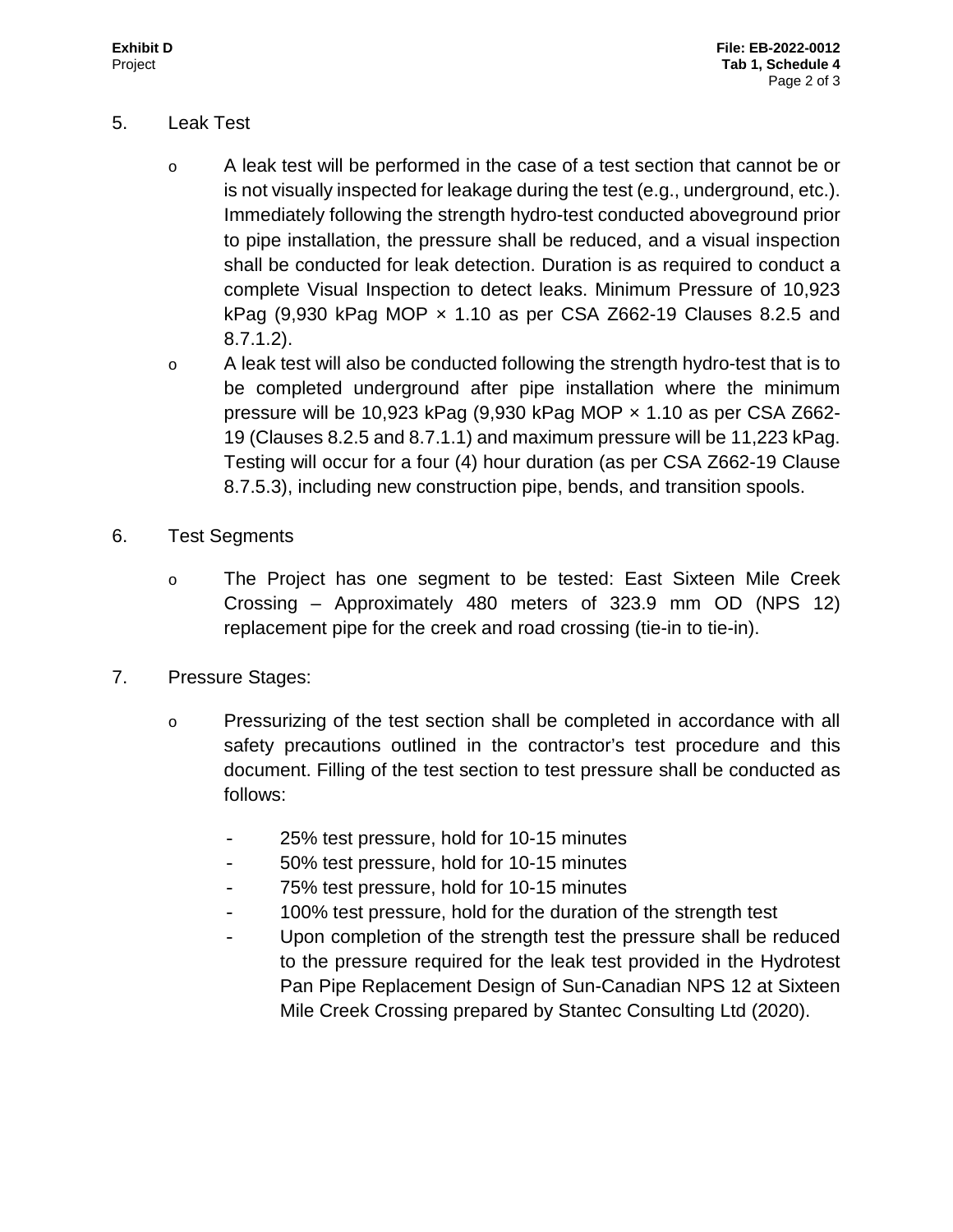- 8. Pre-Installation Test
	- $\circ$  Prior to installation of the pipe string for the HDD or HD bores, a one (1) hour above ground pre-test will be conducted. The pipe strings will be visually inspected for leaks near the end of the test duration.
	- o After the pipe string has been successfully tested, it shall be dewatered and a minimum of 345 kPag (50 psig) of air pressure placed on the section. The pressure in the pipe string shall remain until the pipe string is installed and monitored daily.
- 9. Post Installation Test
	- o Once the pipe string has been pulled into the bore and the bends and transition pieces have been attached, a gauging pig survey shall be conducted. The gauging pig survey encompass:
		- A minimum of two gauging plates shall be run in each segment. Please note a single pig may have two plates attached.
		- The gauging plate shall be 95% of the nominal inside diameter.
		- A Sun-Canadian company representative must be onsite to witness.
	- o If the gauging pig survey is acceptable, the pipe can undergo the post installation hydrotest. For the post installation hydrotest, the strength and leak test durations of the post installation hydrotest shall be at least four hours each, after temperature stabilization is achieved, or extended as necessary to achieve a two-hour period where there is no pressure fluctuation except an acceptable correlation between pressure and temperature change. If pressure drops associated with temperature changes of the fluid cause the pressure at the high point to drop below the minimum strength test pressure plus 100 kPa (ex.  $12,413 + 100 = 12,513$ kPa), water shall be added to bring the pressure up to approximately minimum strength test pressure plus 300 kPa (12,713 kPa). If the pressure for any test section drops below the minimum strength test pressure, the test section shall be deemed unsuccessful and will be depressurized and retested with new pressure and temperature charts for the entire section. The cause of the pressure drop shall be located and repaired in accordance with the specifications prior to retest.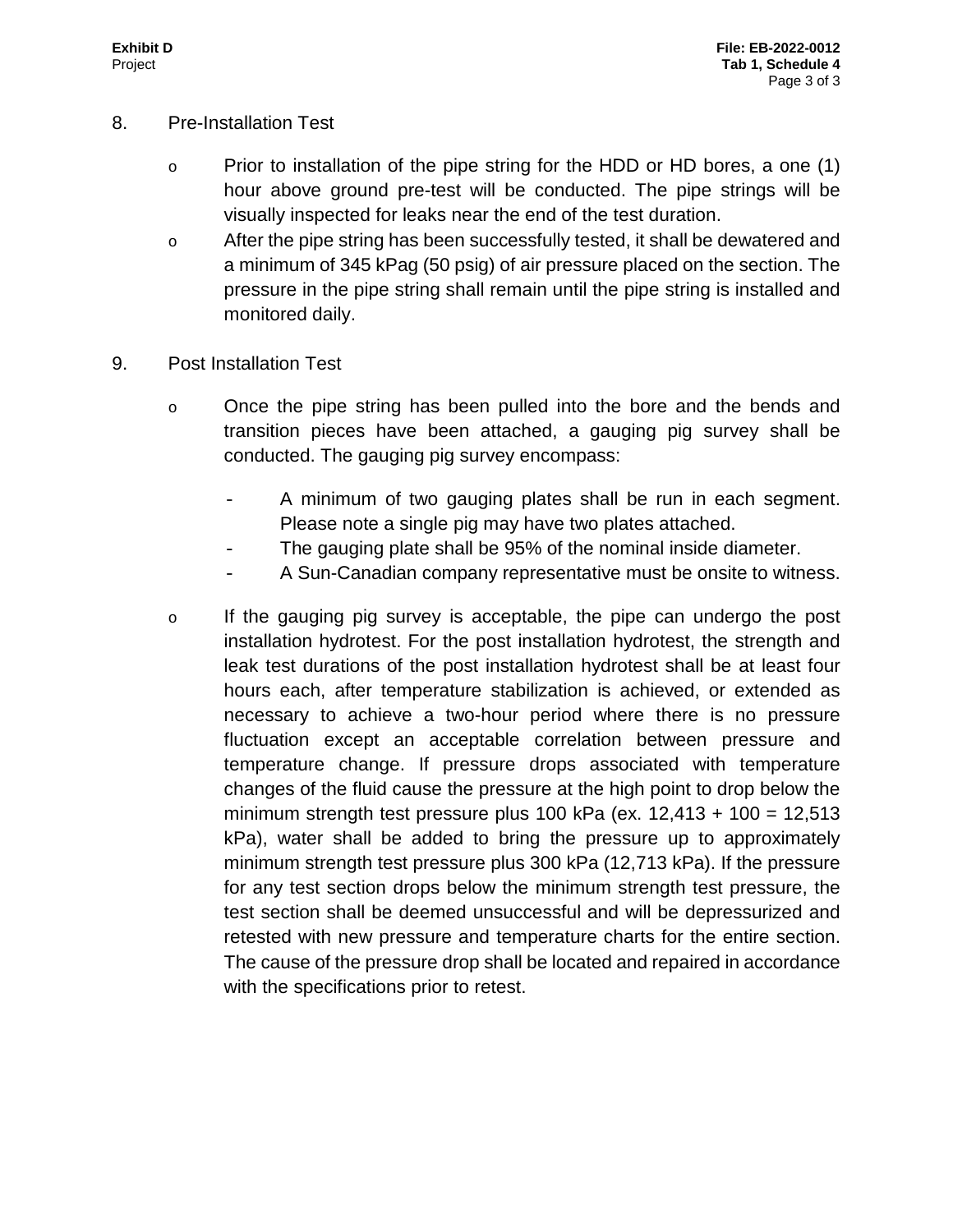# **D.1.5 PROJECT COSTS (SECTION NOT APPLICABLE)**

1. Sun-Canadian is a non-rate regulated entity, it is a private corporation, and the cost of the proposed Project will be borne by the Applicant.